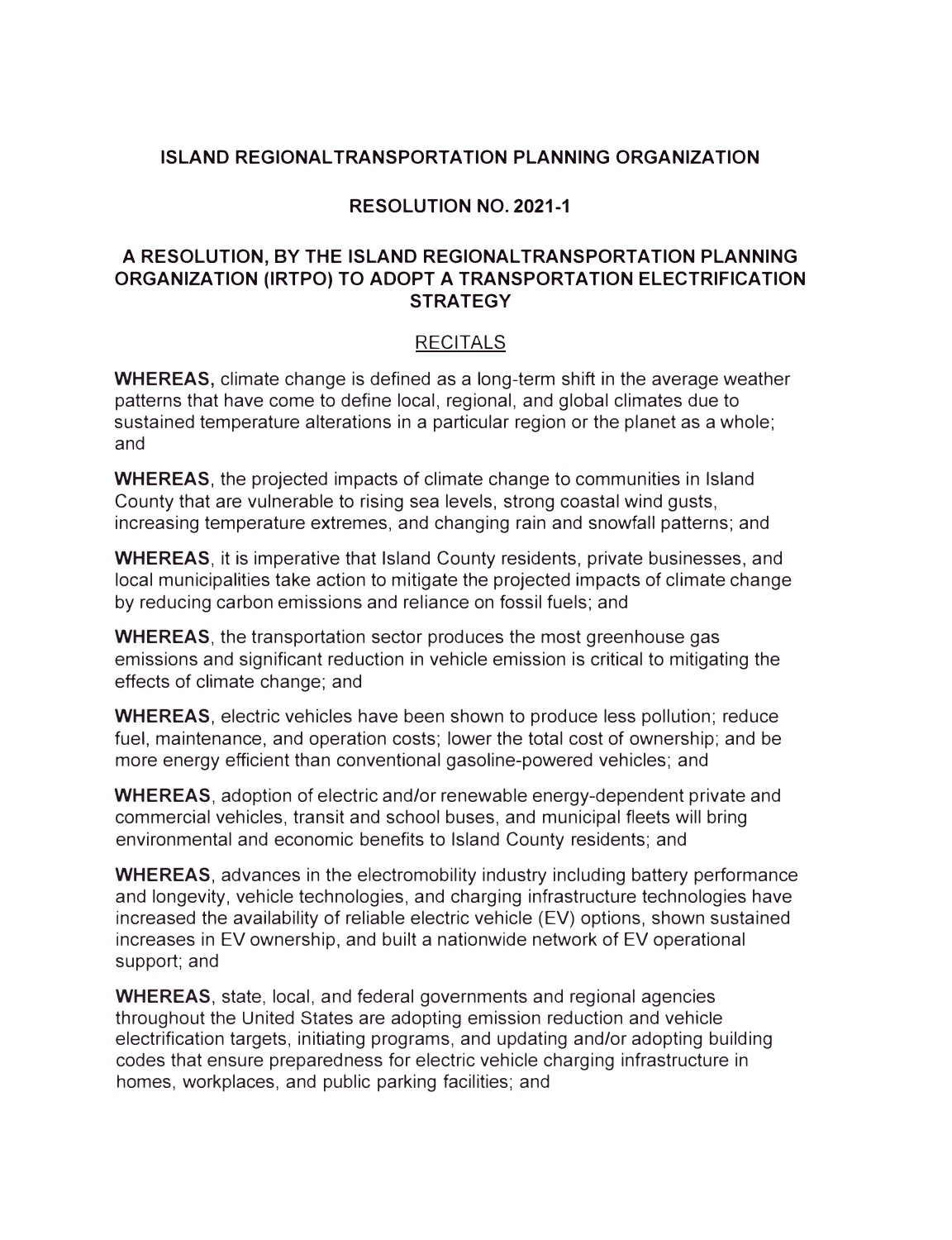**WHEREAS,** it is imperative that IRTPO member agencies adopt a set of reasonable goals and courses of action to increase electric vehicle adoption, charging station accessibility, and municipal fleet electrification; and

**FURTHERMORE,** Island County residents are increasingly favoring electric vehicles to reduce cost of ownership and help lower greenhouse gas emissions. These vehicles will require convenient, accessible public charging stations;

**NOW, THEREFORE, BE** IT **RESOLVED,** the IRTPO recognizes the critical nature of global warming and climate change, is cognizant of the actions being taken by governments and global organizations to increase EV adoption, and pledges to take steps to support the use of electric vehicles by private owners and municipal fleets; and

**BE** IT **FURTHER RESOLVED,** the IRTPO supports the following potential actions for member agencies and other organizations within the Island region.

- 1. Adoption of a reasonable plan to incrementally increase the countywide proportion of private electric vehicle utilization that reflects Washington state's goal of electric vehicles comprising eight percent of all new vehicle sales by 2025;
- 2. Promotion of workplace electric vehicle charging and supporting temporary local tax exemptions or monetary benefits for businesses that provide charging facilities for employees;
- 3. Advertisement to increase public awareness of existing financial incentives supporting electrical vehicle purchase, such as federal vehicle tax credits, Washington state sales tax exemption on new/used electric vehicles, and lowinterest electric vehicle purchase loans;
- 4. Consideration of electric vehicle-ready building codes for single family, multifamily, and commercial uses;
- 5. Adoption of a reasonable plan to incrementally increase the number of electric vehicles within a member agency's or organization's fleet;
- 6. Adoption of a reasonable goal to incrementally increase the proportion of electric or other zero-emissions buses, based on bus replacement cycles, mileage, and available models within a member agency's fleet;
- 7. Increase in State and Federal investments in charging stations and related infrastructure, as well as for the purchase of zero-emissions buses, supporting infrastructure, and the technical assistance needed to transition to an electric fleet.
- 8. Adoption of initiatives that will increase access to public charging stations through partnership with:
	- Electrical utilities (Puget Sound Energy and Snohomish County Public Utility District) to install, operate, and/or maintain public fast charging stations.
	- Local businesses, hotels, parks, tourist destinations, and other commercial businesses to install charging stations for customer use.
	- Local governments and other member entities.